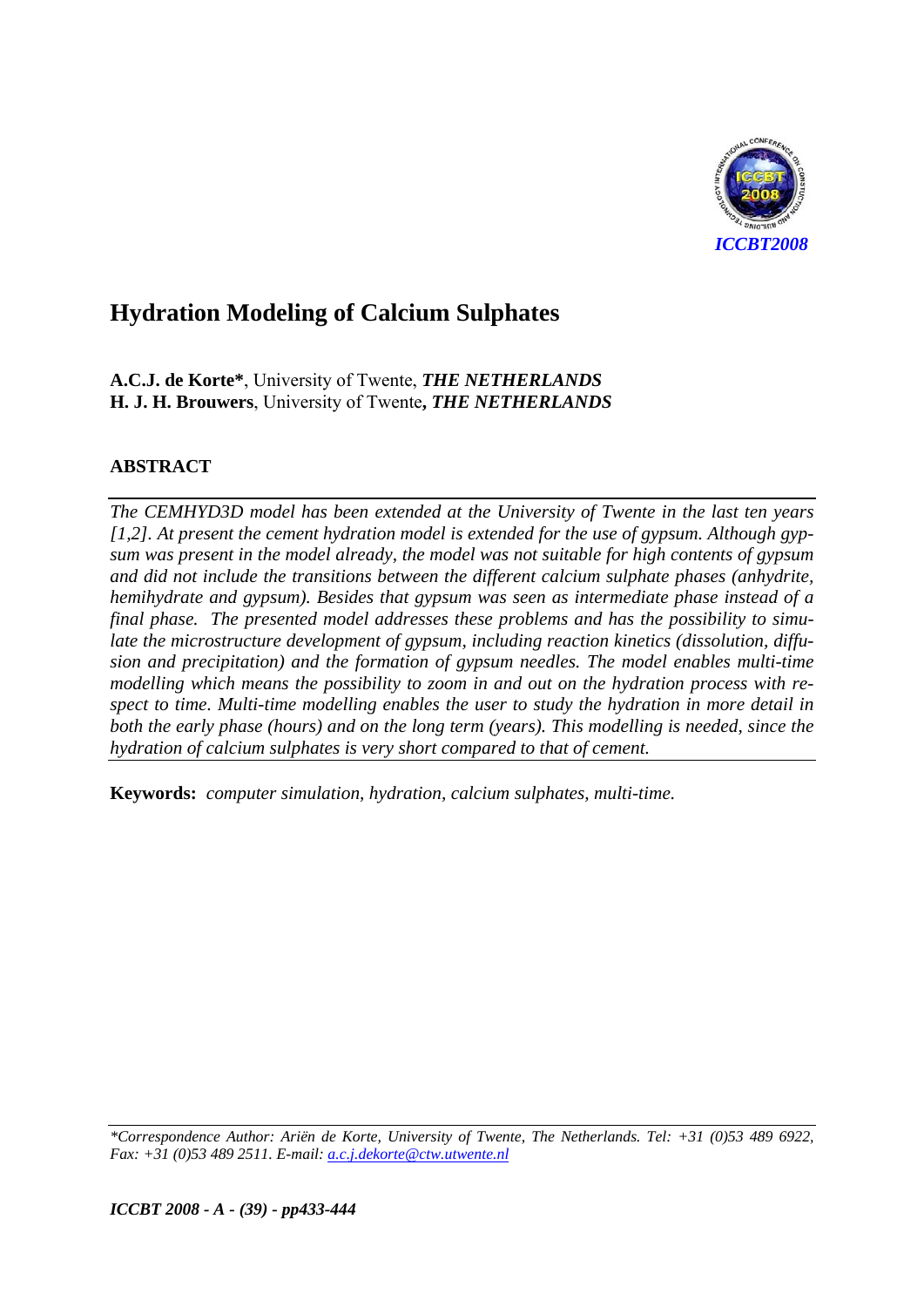#### $1.$ **INTRODUCTION**

In the nineties of last century the CEMHYD3D model has developed at National Institute of Standards and Technology (NIST) in United States. In the last ten years these model has been extended with pore water solution [1] and slag cement chemistry [2]. Recently a project has been started to extent the model with the hydration and fire behaviour of gypsum plasterboards. These plasterboards consist almost completely out of calcium sulphate phases. Although these calcium sulphate phases had been present in the original model, for application of the hydration of gypsum plasterboards the model was not suitable.

Firstly, the amount of calcium sulphates is much more than the amount present in cement hydration. The kinetics for calcium sulphate phases was therefore rather basically modelled, which was not sufficient for the present application. Secondly, the calcium sulphate phases were considered as source for reactions, while now calcium sulphate dihydrate (gypsum) is the final product. Thirdly, more specific properties of calcium sulphates, like needle shape growing and swelling, were not present.

#### $2<sub>1</sub>$ **THEORY**

This section describes the reaction kinetics of the hydration of calcium sulphates. The main reaction is the reaction of calcium sulphate hemihydrate with water to form calcium sulphate dihydrate.

$$
CaSO_4 \cdot \frac{1}{2}H_2O + \frac{3}{2}H_2O \rightarrow CaSO_4 \cdot 2H_2O
$$

This main reaction consists in several variations. For instance, there are two forms of hemihydrate. The production-method of the hemihydrate is the main difference between both forms. These forms differ in reactivity, crystal shape and strength of the hydration products [3]. The form normally used for the production of gypsum plasterboards is the alphahemihydrate.

The model used for the modelling of the hydration is CEMHYD3D. CEMHYD3D is diffusion-based model. Three of the six reaction mechanism mentioned in [4] are used, namely dissolution, diffusion and precipitation.



Figure 1: Main reaction mechanism CEMHYD3D (modified from Van Eijk [1])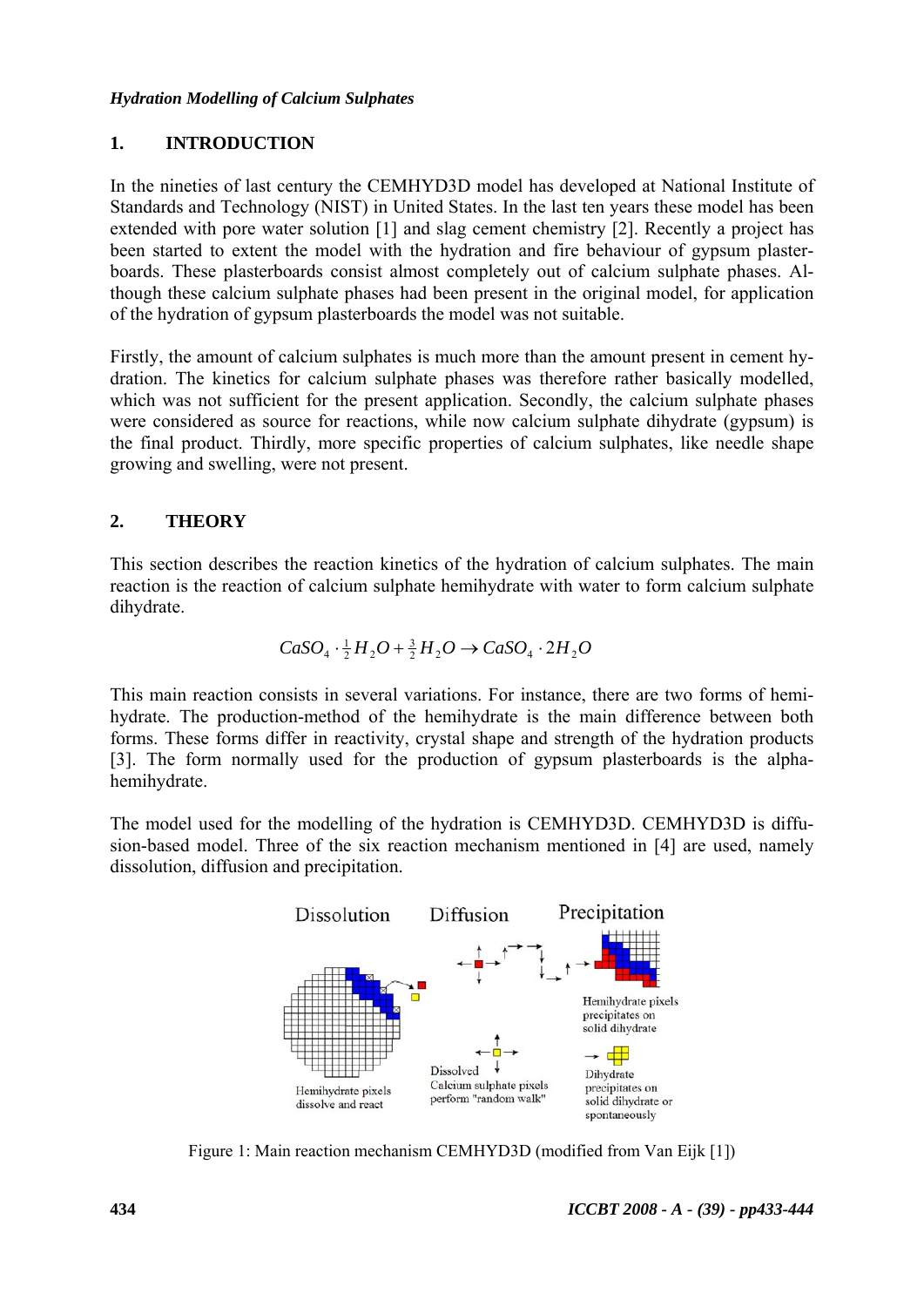### 2.1 Dissolution

Dissolution is the mechanism in which salts break into ions. The amount that will dissolve depends on the dissolution product of the salt  $(K_s)$ . The amount of solid salt and dissolved salt in a solution is assumed to be in equilibrium. The solution product of alpha-hemihydrate is 10<sup>-</sup> <sup>3.73</sup> mol<sup>2.5</sup> 1<sup>-2.5</sup>, while the solution product of gypsum is  $10^{-4.52}$  mol<sup>4</sup> 1<sup>-4</sup>. A solution saturated with respect to alpha-hemihydrate is always supersaturated with respect to gypsum. Owing to the supersaturation of gypsum, gypsum will precipitate. The rate of saturation of a solution depends on the concentrations of a salt dissolved in a liquid and the activity of the ions:

$$
K_s = a\{Ca^{2+}\} \cdot a\{SO_4^{2-}\} \cdot a\{H_2O\}^{0.5} = 10^{-3.73}
$$
 (1)

In which  $K_s$  is the solution product of hemihydrate.

According to Amathieu and Boistelle [5] the dissolution of hemihydrate is extremely fast and not only results in free  $Ca^{2+}$  and  $SO_4^{2-}$  ions, but in soluble complexes such as  $CaOH^+$  and  $HSO<sub>4</sub>$ . The concentrations of CaOH<sup>+</sup> and HSO<sub>4</sub><sup>-</sup> are negligible in comparison to the concentrations of CaSO<sub>4</sub>, Ca<sup>2+</sup> and SO<sub>4</sub><sup>2</sup>. According to [6], there are more chemicals involved in a  $Ca-SO<sub>4</sub>-H2O$  system. [6] also includes the ions resulting from the dissolution of NaCl in the system.

The dissolution of hemihydrate is controlled by an interfacial process at low density replaced by a process controlled by volume diffusion at high density [5]. In case of the production of gypsum plasterboards, there is as system with high a density, so the process is volume diffusion controlled [7, 8].

#### 2.2 Diffusion

Diffusion is a spontaneous process, which can be considered as the outcome of a random walk. The mechanism of diffusion is the Brownian motion, whereby a molecule makes a random walk about a central location since by kinetic theory the mean velocity of a pixel is zero when is not subject to any external forces. Due to collisions with neighbouring molecules the motion of the particle is characterized by a mean free path which tends to limit the pixel. But since there is no potential field acting to restore a pixel to its original position, it is free to move through the fluid, in which it is located.

Diffusion is closely related with the second law of thermodynamics, since it increase the entropy and decrease the Gibbs free energy of a mix. These random walks result in the net movement of pixels from an area of high concentration to an area of low concentration in a fluid (either liquid or gas). Therefore the net diffusion is proportional to the concentration gradient and is in the direction of the lowest concentration.

### 2.3 Precipitation

Precipitation involves many individual steps and kinetic processes [9]. The most important steps are primary nucleation, growth and secondary nucleation. These steps have a certain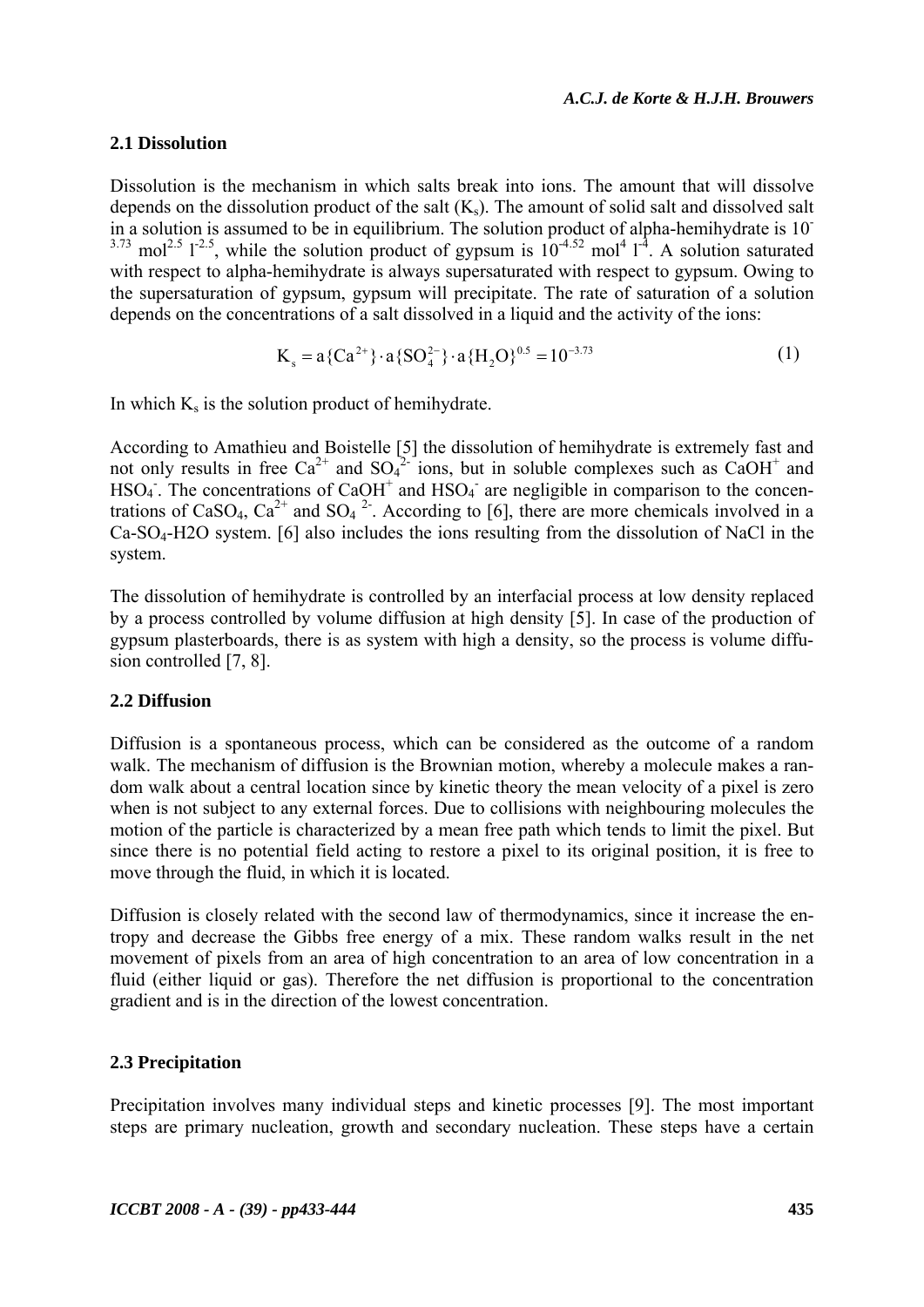overlap. The key variable within the precipitation process is the supersaturation [9]. The degree of supersaturation of gypsum can be calculated with Eq. (2).

$$
\beta = \frac{a\{Ca^{2+}\} \cdot a\{SO_4^{2-}\} \cdot a\{H_2O\}^2}{K_s}
$$
 (2)

A solution saturated with respect to hemihydrate is supersaturated with respect to gypsum. But the condition of supersaturation is not sufficient cause for a system to begin crystallizing [10]. Before crystals can grow a number of minute solid objects must exist. These minute solid objects are called seeds, embryos or nuclei. A stable nuclei is necessary for the growth into crystals of visible size. A stable nuclei is a particle larger than the critical size formed in a supersaturated or supercooled system.

Different forms of nucleation exist [9]. The main difference between primary and secondary nucleation is the presence of any crystal from the chemical that is crystallizing. Two types of primary nucleation exist; homogeneous and heterogeneous. Homogeneous nucleation is the formation of the solid phase when no solid phase exists. At heterogeneous nucleation, only foreign solid phases exist. Secondary nucleation is a mechanism by which formation of the solid phase is initiated by the presence of the solid phase of the crystallizing material itself  $[9]$ .



Figure 2: Different forms of nucleation

The hydration of hemihydrate to gypsum can be categorized as heterogeneous and secondary nucleation [5]. The gypsum is formed by heterogeneous nucleation onto hemihydrate particles. But in a later phase of the hydration the gypsum nucleates on the present gypsum particles, which is secondary nucleation. Unfortunately there are no general laws for heterogeneous and secondary nucleation available. Although the secondary nucleation rate will decrease with an increase in the seed size or in the number of seeds of a given size [10].

The crystal growth of gypsum has normally a needle form and can be described by spiral growth theory. This theory is bases on a particular mode of dislocation of the crystalline, the screw dislocation. A screw dislocation forms when the atoms are displaced along a dislocation line, rather that at right angles to it as in the case of the edge dislocation. The attachment of growth units to the face of the dislocation results in the development of a spiral growth pattern over the crystal face [10]. This growth looks like it is growing up a spiral staircase'.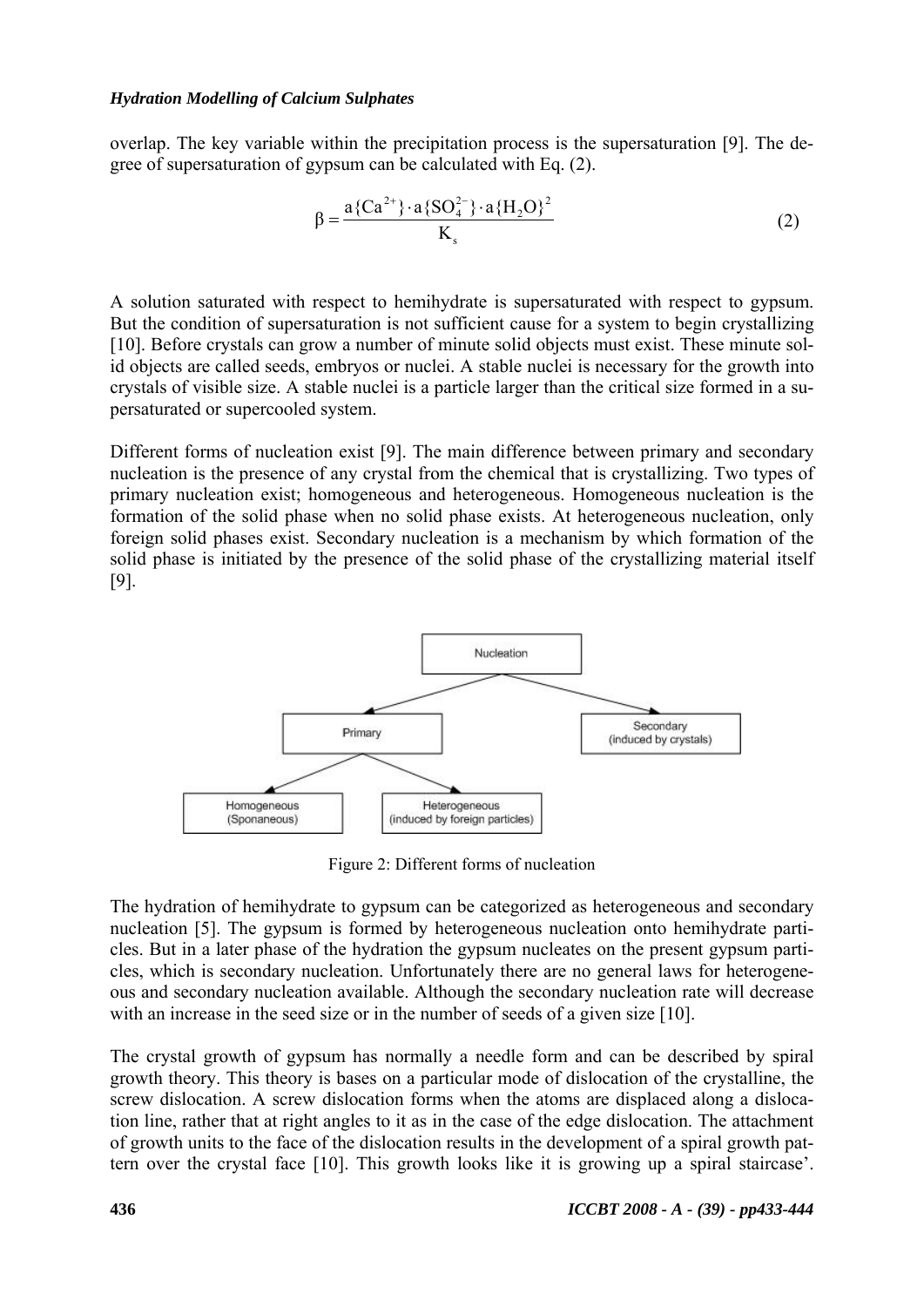Complex spirals often develop, especially when several dislocations grow together. The curvature of the spiral cannot exceed a certain maximum value. This is determined by the critical radius for a two-dimensional nuclei's under conditions of supersaturation in the median in which the crystal is growing  $[10]$ .

The crystal form of the gypsum crystal depends on the concentration of calcium sulphates present, but also on the presence of for instance citric acids. Plate-like crystals are formed at an initial CaSO4 concentration of less than  $270 \text{ mol/m}^3$ , while needles are formed at concentrations of more than 400 mol/m<sup>3</sup>. Citric acids can be used to change the crystal shape and delay the hydration of gypsum [9]. The citric acid can be used for crystal shape engineering.

#### $3.$ **MULTI-TIME MODELLING**

In the newest version of CEMHYD3D, it is possible to use the option of multi-time modelling. Multi-time is comparable with multi-scale modelling. The idea behind multi-time is the variation of the length of the time steps in the model. In order to describe this variation, the multi-time factor k is introduced. A lower multi-time factor results in smaller time steps during hydration and therefore resulting in more cycles. This is necessary, because the hydration of gypsum is very fast compared with the hydration of cement. The complete hydration of gypsum takes place within half an hour, while cement takes a few days. Multi-time modelling introduces two major adaptations to the model: the modification of the reaction kinetics and a correction of the calculation of the reaction time.

In the CEMHYD3D model, the diffusion controlled cement hydration process is accounted for the formation of hydration product layers on the particles, which affects the dissolution probability. However this feature is not yet introduced in the model for hemi-hydrate dissolution, the dissolution probability is assumed to be constant for the moment.

Within CEMHYD3D the kinetics are mainly regulated by the dissolution and nucleation chances and the number of diffusion steps. Due to smaller time step at lower k-factor, the number of particles that dissolve, diffuse and nucleate is smaller. Therefore these probabilities need to be smaller. In this Section, the modification of the reaction kinetics are described.

### 3.1 Dissolution

The modification of the dissolution probability is done by multiplying by the standard dissolution probabilities ( $P_{D,1}$ ) with the correction factor  $\chi$ .

$$
P_{D,k} = P_{D,1} \cdot \chi \tag{3}
$$

The factor  $\gamma$  is the correction factor for dissolution, when taking in account conditional probability. Conditional probability is needed, because of interdependence between the cycles. Conditional probability takes in account that a pixel can only dissolve in the second cycle when it had not dissolved in the first cycle. Assume that n particles will dissolve in one complete cycle then in two times a half cycle in multi-time modelling also n particles need to dissolve. So the total chance that a particle dissolves in these two multi-time cycles needs to be equal to one complete normal cycle. Assume that probability in normal cycle is 0.1 than the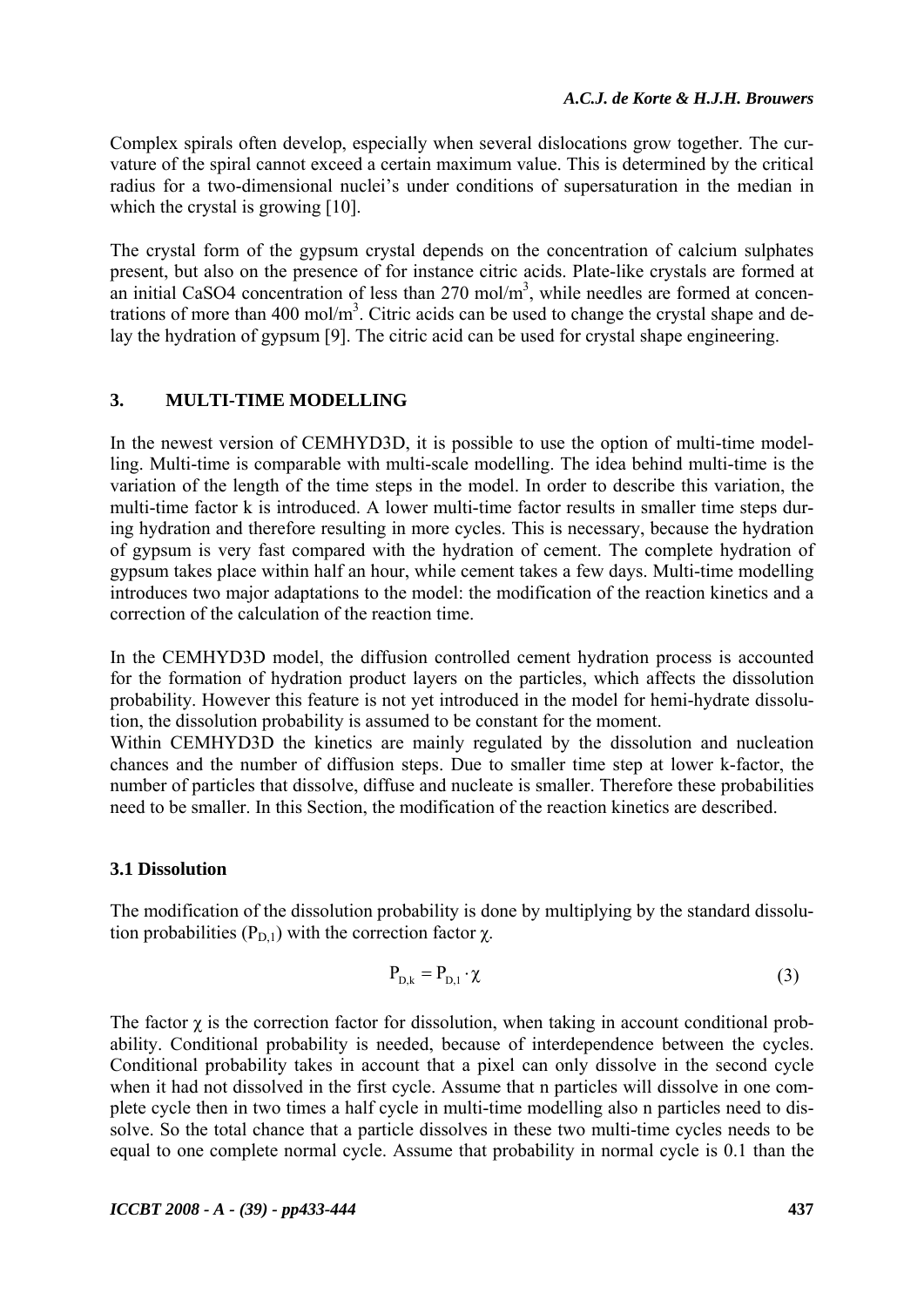probability in one multi-cycle is not 0.05 since this will result in total probability after two cycles of 0.0975. But the chance needs to be about 0.0513 in order to have 0.1 after two cycles. Hence, the  $\gamma$  depends on the probability. Therefore  $\gamma$  needs to be calculated for each probability separately. For the present derivation, it is convenient to use the probability that a pixel does not dissolve after 1 or 1/k cycles, which have to be equal, reading:

$$
1 - P_{D,1} = (1 - \chi \cdot P_{D,1})^{\frac{1}{k}}
$$
 (4)

With  $P_{D,1}$  is the dissolution probability and k is multi-time factor. This system can be rewritten to extract the factor  $\chi$ . This factor is needed for the reduction of the chances.

$$
\chi = \frac{1 - (1 - P_{D,1})^k}{P_{D,1}}\tag{5}
$$

#### 3.2 Diffusion

As described earlier in Section 2, diffusion can be considered as a series of random walks. In the present model 500 random diffusion steps  $(D_1)$  are undertaken. After every diffusion step, there is a possibility for nucleation. When it is assumed that a pixel can walk in 1 cycle over a distance x and multi-time modelling will not change the speed of a pixel then in multi-time situation after 1/k cycles the same distance x should be travelled. This is only possible when the distance for each multi-time cycle is equal to  $k \cdot x$ . Therefore the number of diffusion steps  $(D_k)$  reads:

$$
D_k = k \cdot D_1 \tag{6}
$$

#### **3.3 Nucleation**

Nucleation is the third reaction mechanism. If  $P_{N,1}$  is the nucleation probability for k=1 and  $P_{N,k}$  is the nucleation probability for 1 cycle in the situation of 1/k cycles. Then the probabilities  $P_{N,1}$  and  $P_{N,2}$  can be described as;

$$
P_{N,k} = \omega P_{N,1} \Leftrightarrow \omega = \frac{P_{N,k}}{P_{N,1}}\tag{7}
$$

With  $\omega$  is the factor describing the ratio between  $P_{N,1}$  and  $P_{N,k}$ . Similar to the dissolution chance, also the nucleation chance in multi-time could also be described by conditional probability. Again, it is convenient to use the probabilities that no nucleation has taken place after 1 or  $1/k$  cycles: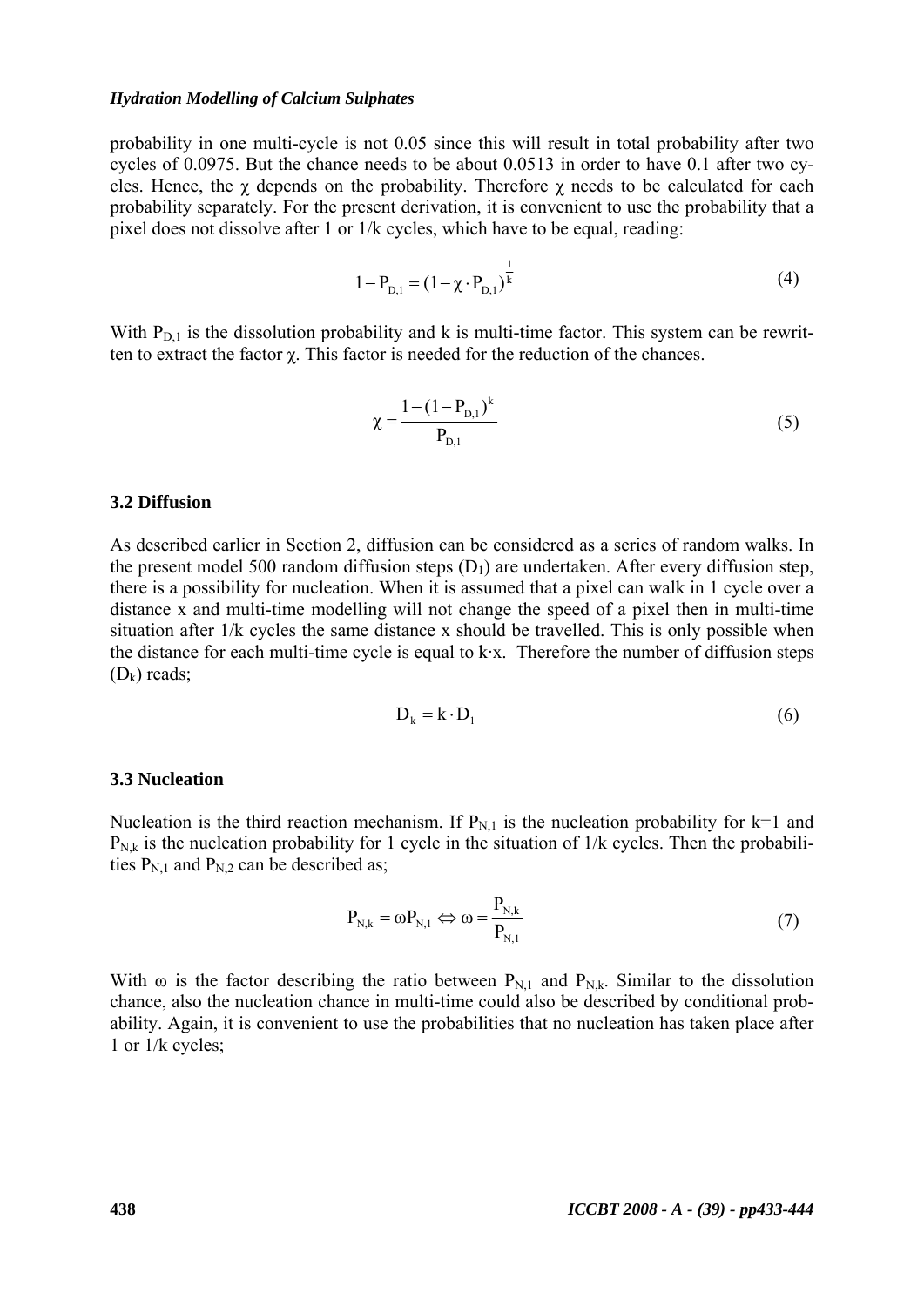A.C.J. de Korte & H.J.H. Brouwers

$$
1 - P_{N,1} = (1 - \omega P_{N,1})^{\frac{1}{k}}
$$
  

$$
\omega = \frac{1 - (1 - P_{N,1})^k}{P_{N,1}}
$$
 (8)

The nucleation chance is described in the CEMHYD3D-model [1,2] by;

$$
P_{N,1} = P_{N,0} \cdot \left(1 - e^{-\frac{i_1}{max}}\right)
$$
 (9)

With  $P_{N,0}$  is basic nucleation chance, i is the number of available diffusing pixels and max is the maximum number of diffusion pixels. The available diffusing pixels are determined by the dissolution. This number is therefore proportional to the dissolution chance.

$$
i_k = P_{D,k} \cdot M \tag{10}
$$

With  $P_{D,1}$  is dissolution chance and M the available pixels for dissolution. The dissolution chance differs for different multi-time factor k. We have introduced  $\gamma$  as factor to correct the dissolution probability for multi-time, which will be used again now.

$$
\omega = \frac{P_{N,k}}{P_{N,1}} = \frac{P_{N,0} \cdot (1 - e^{-\frac{i_k}{\max}})}{P_{N,0} \cdot (1 - e^{-\frac{i_l}{\max}})} = \frac{(1 - e^{-\frac{i_k}{\max}})}{(1 - e^{-\frac{i_l}{\max}})} = \frac{(1 - e^{-\frac{P_{D,1} \cdot \chi \cdot M}{\max}})}{(1 - e^{-\frac{P_{D,1} \cdot M}{\max}})} = \frac{\left(1 - \left\{e^{\frac{P_{D,1} \cdot M}{\max}}\right\}^{\chi}\right)}{\left(1 - e^{-\frac{P_{D,1} \cdot M}{\max}}\right)}
$$
(11)

So,  $\omega$  depends on the dissolution chance, the available number of pixels for dissolution, the maximum number of nucleation pixels and the multi-time factor k.

#### **3.4 Time Correction**

The second modification is the calculation of the time associated to one cycle. The calculation of the time within CEMHYD3D is based on Knudsen model [2]. The calculation within the Knudsen model is based on maturity approach with parabolic kinetics [11]. The maturity approach is mathematical dispersion model, in which the reaction rate determines the reaction time. The reaction rate  $(\alpha)$  is influenced by particle size distribution and chemical composition and has a close related to the shrinking-core model, except that it takes in account the differences in particle sizes. A smaller range of particle sizes will lead to the best results based on the mean particle size  $(r_0)$ . The time can be described according to following equation;

$$
t_0 + t_2 A^2 = t
$$
 with  $A = \frac{\alpha}{1 - \alpha}$ ,  $t_2 = \frac{r_0^2}{k_2}$  (12)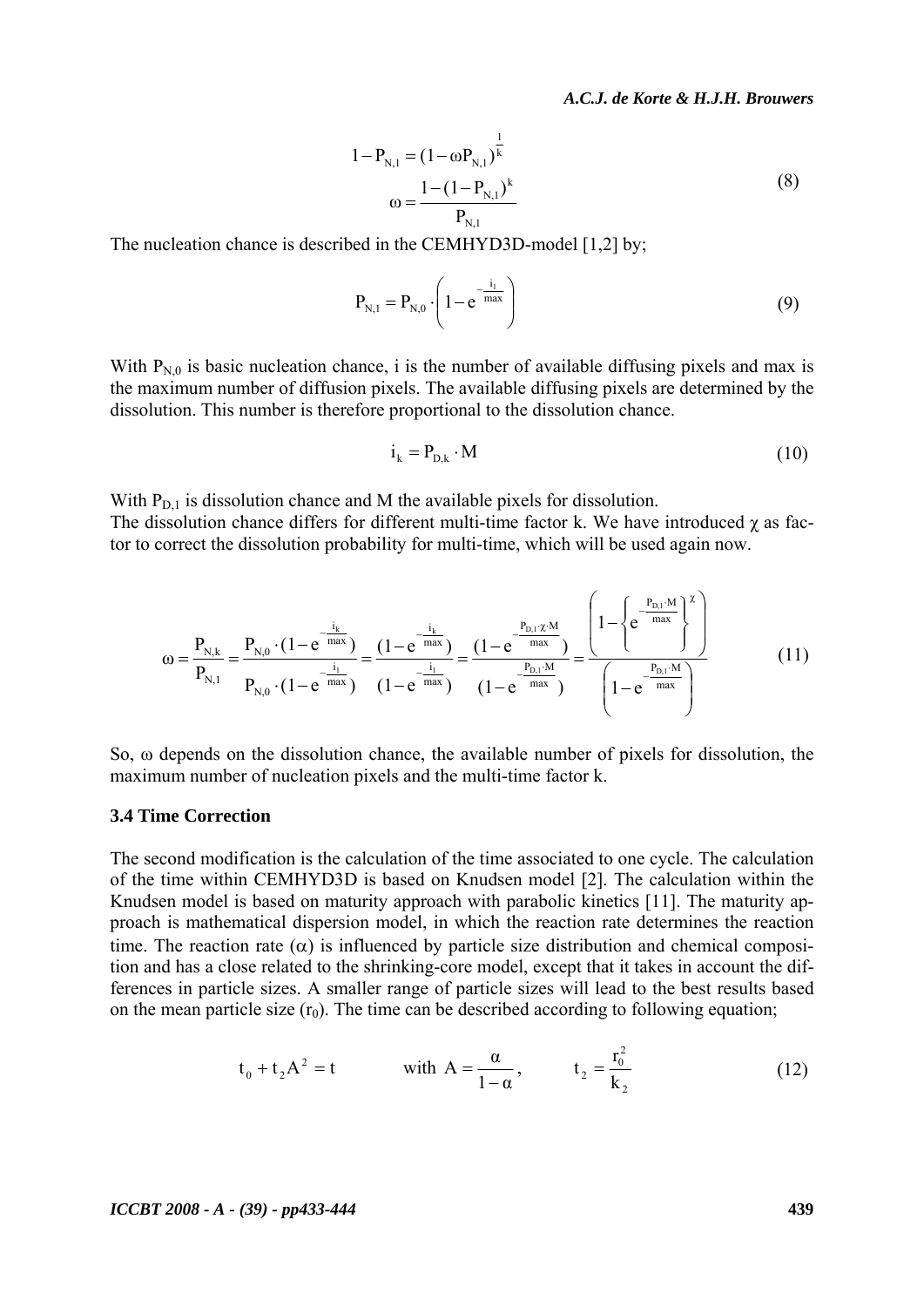With  $t_0$  the induction time, t the reaction time,  $\alpha$  the reaction rate,  $t_2$  the time constant,  $r_0$  the mean particle size and k<sub>2</sub> the rate constant from the shrinking-core model. CEMHYD3D calculates the reaction time based on Eq. (14) 2.

$$
Time(t) = \frac{\beta}{\gamma} \cdot cycles^2
$$
 With  $\gamma = e^{\frac{E_{\text{act}}}{R} \left(\frac{1}{T_i} - \frac{1}{T_0}\right)}$  (13)

This time-calculation depends on two kinetic parameters ( $\beta$  and  $\gamma$ ). The  $\gamma$  is the reaction rate at time t, which depends on the activation energy and the temperature difference between starting temperature  $(T_0)$  and actual temperature  $(T_i)$ .

The multi-time modification influences both the number of cycles and the reaction rate. Since the reaction rate depends on the temperature and the reactions (dissolution and nucleation) in the model direct influence the temperature. No modification is needed here. The number of cycles needs to be modified. The number of old cycles can calculated from the number of new cycles. The correction consists of two parts. The first part is the correction for the time step. In stead of 1 cycle in the old situation, 1/k cycles are made in the new situation. The second correction is a correction for the starting point. Instead of starting with cycle 0, the new situation starts with cycle 2-2k. So the calculation of cycles in according to the following equation;

$$
cycle_{old} = cycle_{new} \cdot k + (2 - 2k) \tag{14}
$$

The time for the multi-time model becomes;

$$
Time(t) = \frac{\beta}{\gamma} \cdot (cycle_{new} \cdot k + (2 - 2k))^2
$$
 (15)

#### $\overline{4}$ . **MODEL/RESULTS**

This section will describe the results of the modelling of the multi-time modelling and results versus experimental results.

#### 4.1 Multi-time Modeling

Based on the modification describe in the previous section, an analysis of the use of multitime is assessed. For the parameters used for these simulation are shown in Table 1 and the particle size distribution is shown in Figure 3. Figure 4 shows the dissolution of calcium sulphate hemihydrate for several multi-time factors k. The simulation for  $k = 2$  resulted in only 4 data-points during the first 25 minutes of hydration. This low number of data-points introduces a higher uncertainty, therefore no line is drawn. For  $k \le 1$ , the difference between the dissolution lines is very small. The same conclusion is valid for the nucleation of dihydrate from diffusion hemihydrate pixels, as can be seen in Figure 5.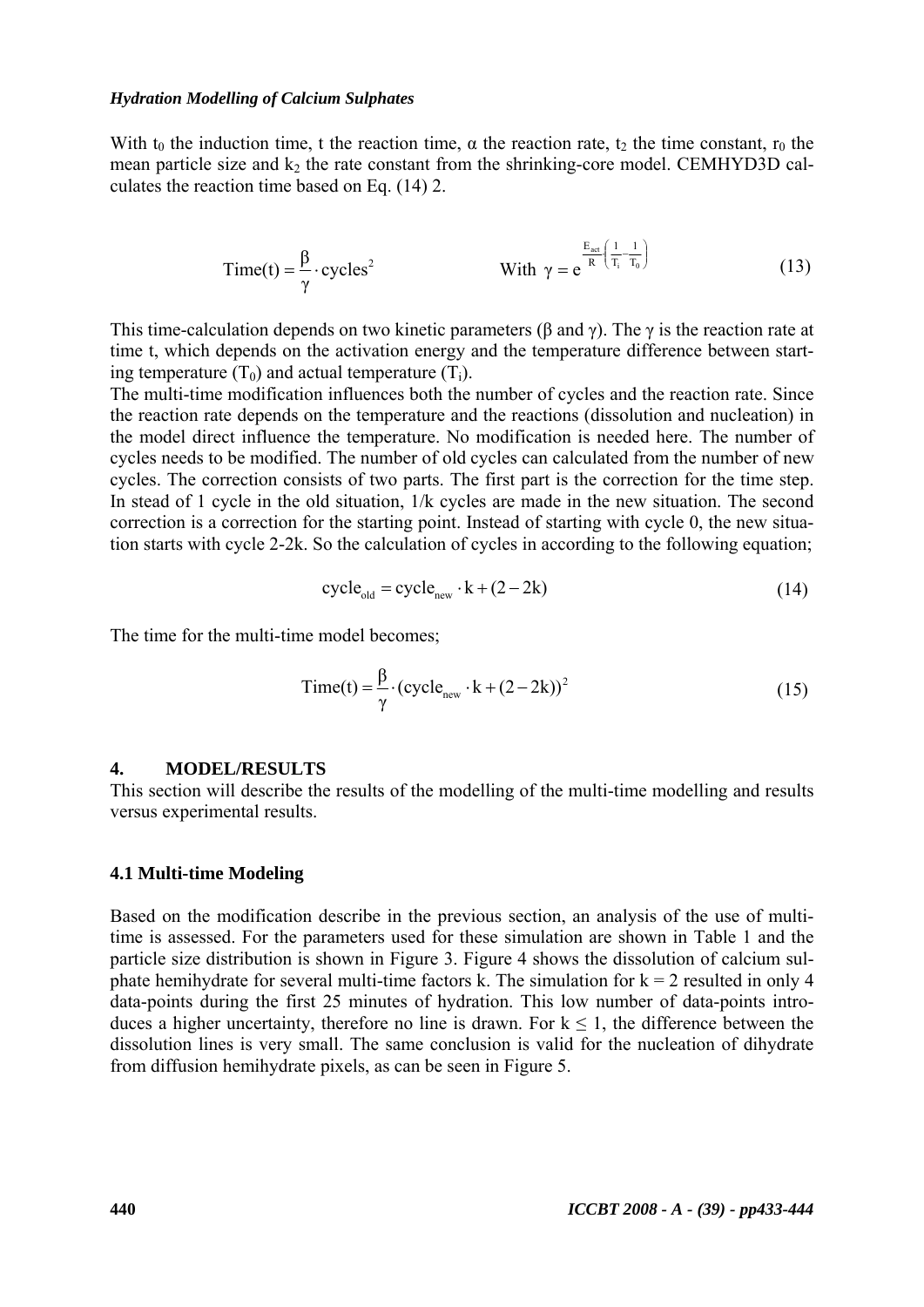| Table 1: Used parameters for simulation [2] |                |                         |
|---------------------------------------------|----------------|-------------------------|
| Parameter                                   | Value          | Unit                    |
| Water/solid factor                          | 11             |                         |
|                                             | 0.0038         | Hour/cycle <sup>2</sup> |
| $P_D$                                       | 0 <sub>1</sub> |                         |
| $P_N$                                       | 0.01           |                         |
| $I_{\text{max}}$                            | 9000           |                         |
| $E_{act}$                                   | 40             | kJ/mol                  |
| Initial temperature                         | 20             | $^{\circ}$ C            |



Figure 3: Particle size distribution of the used hemi-hydrate



Figure 4: Dissolution of hemihydrate for different multi-time factors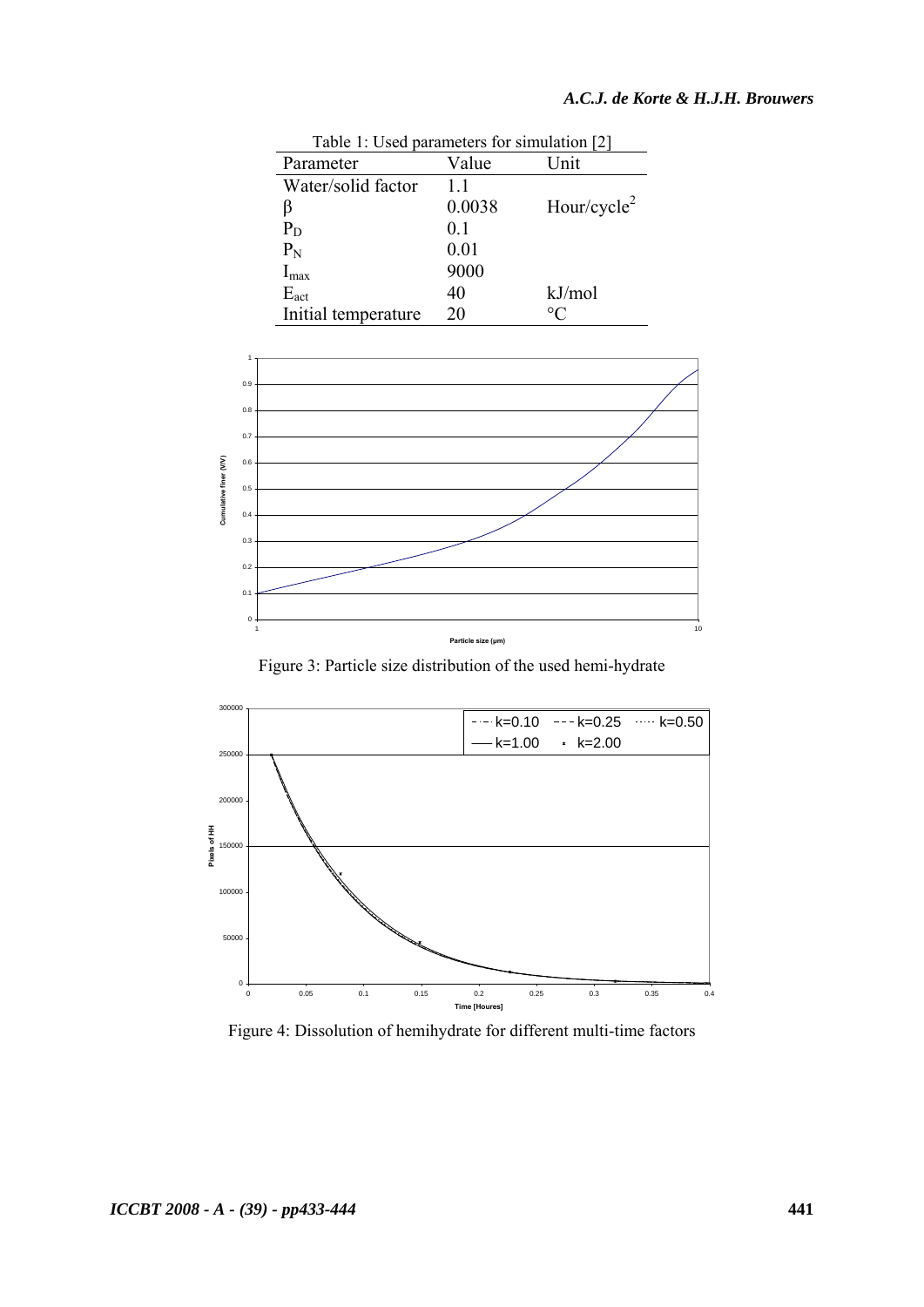

Figure 5: Nucleation of dihydrate for different multi-time factors

The close fit for dissolution and nucleation results in a close fit of the reaction degree for the different multi-time factors (Figure 6).



Figure 6: Reaction degree for different multi-time factors

### **4.2 Simulation**

The simulation of the reaction degree is compared with the experimental results of Solberg and Hanssen [12]. For the simulation, the parameter for the simulation are shown in Table 2 and the PSD of hemihydrate is shown in Figure 3.

| Table 2: Used parameters for simulation [2] |        |                         |
|---------------------------------------------|--------|-------------------------|
| Parameter                                   | Value  | Unit                    |
| Water/solid factor                          | 1.0    |                         |
| β                                           | 0.0038 | Hour/cycle <sup>2</sup> |
| $P_D$                                       | 0.1    |                         |
| $P_N$                                       | 0.01   |                         |
| $I_{\text{max}}$                            | 9000   |                         |
| $E_{act}$                                   | 40     | kJ/mol                  |
| Initial temperature                         | 20     | °C                      |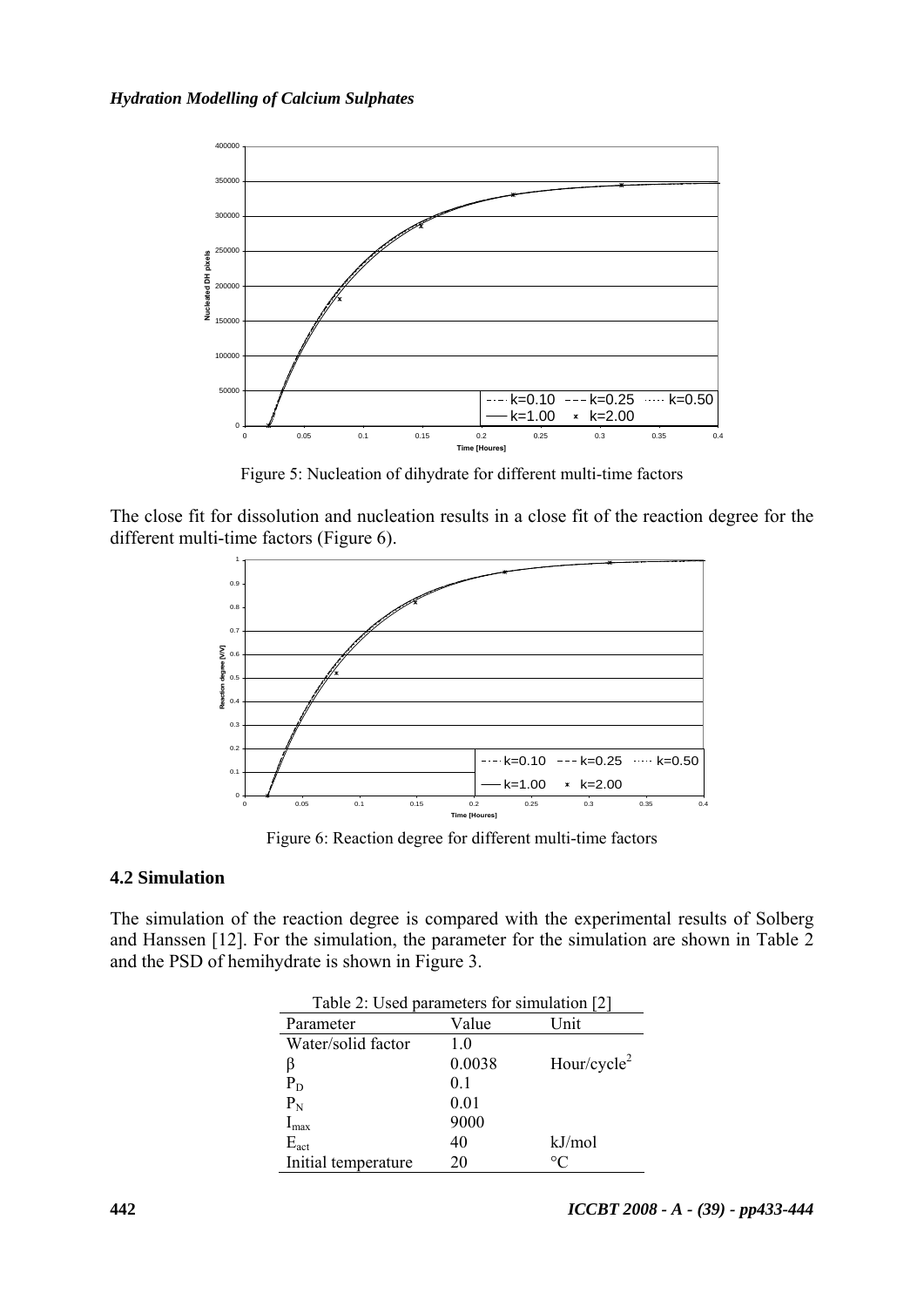

Figure 7: Simulated and real [12] reaction degree

The comparison between experimental data and simulation is shown in Figure 7 with the assumption that the induction time  $(t_0)$  was 1200 seconds. From Figure 6 it can be noticed that the slope of the real and simulated curves are comparable, but the smooth start of hydration in the simulation is still missing.

#### $\overline{\mathbf{5}}$ . **CONCLUSIONS**

This article first focused on the possibility to perform multi-time modelling, needed for simulating the reaction of calcium sulphates. The results of the multi-time modification show that the hydration curves for different values of multi-time factor are almost the same. Furthermore, the simulated hemihydrate hydration shows a good agreement with the experimental data from literature, although the induction period can still be improved.

### **Acknowledgements**

The authors wish to express their sincere thanks to the European Commission (I-SSB Project, Proposal No. 026661-2) and the following sponsors of the research group: Bouwdienst Rijkswaterstaat, Rokramix, Betoncentrale Twenthe, Betonmortelcentrale Flevoland, Graniet-Import Benelux, Kijlstra Beton, Struyk Verwo Groep, Hülskens, Insulinde, Dusseldorp Groep, Eerland Recycling, Enci, Provincie Overijssel, Rijkswaterstaat Directie Zeeland, A&G Maasvlakte (chronological order of joining).

## **REFERENCES**

- [1]. Van Eijk, R.J. (2001). Hydration of cement mixtures containing contaminants. PhD Thesis, University of Twente, Enschede, the Netherlands
- [2]. Chen, W. (2007). Hydration of slag cement: theory, modelling and application. PhD Thesis, University of Twente, Enschede, The Netherlands
- [3]. Lewry, A.J. and J. Williamson (1994). The Setting of Gypsum Plaster.1. The Hydration of Calcium-Sulfate Hemihydrate. Journal of Materials Science. 29(20): p. 5279-5284.